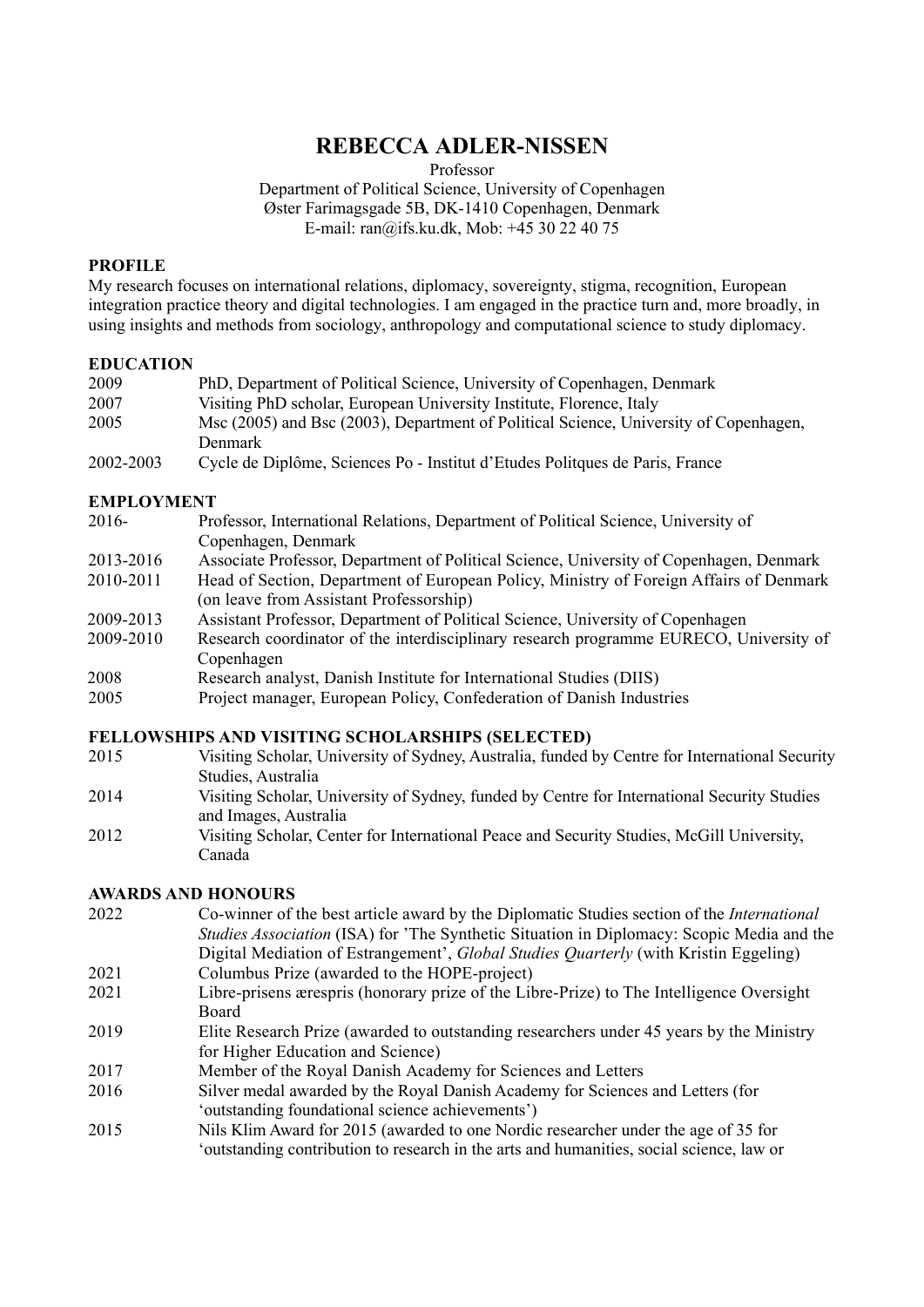|                   | theology')                                                                                                                                                                                |
|-------------------|-------------------------------------------------------------------------------------------------------------------------------------------------------------------------------------------|
| 2015              | Winner of the 2015 Susan Strange Book Prize, awarded by the British International Studies<br><i>Association (BISA)</i> to 'the best book published in any field of International Studies' |
| 2015              | Winner of best book award of 2015, International Political Sociology section of the<br>International Studies Association for 'the best book in international political sociology'         |
| 2015              | Best journal article in the <i>European Journal of International Relations</i> (with Vincent<br>Pouliot), European International Studies Association                                      |
| 2014              | 'Rising Star and Lecturer of the Year 2014', the Swedish Political Science Association's IR<br>section                                                                                    |
| 2012-2017<br>2005 | Member of The Young Academy of The Royal Danish Academy of Sciences and Letters<br>Gold Medal prize of the University of Copenhagen for master thesis                                     |

# **UNIVERSITY LEADERSHIP AND SERVICE**

| $2020 -$  | Deputy Director, Copenhagen Centre for Social Data Science (SODAS), Faculty of Social                                              |
|-----------|------------------------------------------------------------------------------------------------------------------------------------|
|           | Science, University of Copenhagen                                                                                                  |
| 2017-2020 | Member of the Study Board of Msc Political Science; Department of Political Science,                                               |
|           | University of Copenhagen                                                                                                           |
| 2016-     | Member of the steering committee, Copenhagen Centre for Social Data Science (SODAS),                                               |
|           | Faculty of Social Science, University of Copenhagen                                                                                |
| 2015-2019 | Research Coordinator of the International Relations Group at the Department of Political                                           |
|           | Science (approx. 35 scholars), member of Department's Research Committee.                                                          |
|           | $2012$ . $\ldots$ $CDIO$ $D.11$ $\ldots$ $D.$ $\ldots$ $D.$ $D.$ $\ldots$ $D.$ $CD.$ $CD.$ $\ldots$ $CD.$ $CD.$ $\ldots$ $CD.11$ . |

2013-ongoing CRIC Fellow, Centre for Resolution of International Conflicts, Department of Political Science, University of Copenhagen

# **PROFESSIONAL SERVICE**

| $2022 -$        | Member of the editorial board of European Journal of International Relations              |
|-----------------|-------------------------------------------------------------------------------------------|
| 2020-           | Member of the editorial board of Global Studies Quarterly                                 |
| 2019-           | Member of the editorial board of International Organization                               |
| 2019-2022       | Jury for the Hugo Raab prize of the Swedish Defense University                            |
| $2017 -$        | Member of the international advisory board of The Hague Journal of Diplomacy              |
| 2014-2016       | Elected Member of Executive Committee, International Organization Section of the          |
|                 | <i>International Studies Association</i> (ISA)                                            |
| 2011-2015       | Elected Secretary-Treasurer and Member of Executive Committee, International Political    |
|                 | Sociology Section of the <i>International Studies Association</i> (ISA)                   |
| 2015            | Member of the International Theory Section's (ISA) book award committee for the 2015 best |
|                 | book.                                                                                     |
| $2014$ -ongoing | Elected member of the Executive Committee, International Organization Section of the      |
|                 | International Studies Association (ISA)                                                   |
| 2014-2016       | Editorial Board member, SAGE Handbook of Diplomacy, Internasjonal Politik                 |
| 2009-ongoing    | Board member Nordic International Studies Association                                     |

Reviewer for *American Political Science Review, Journal of International Relation*s, *International Political Sociology, Review of International Studies*, *International Studies Quarterly, Review of International Political Economy, Journal of International Relations and Development*, *International Organization, Journal of Common Market Studies*, *Journal of European Public Policy, European Journal of International Relations*, *Perspectives in Politics*, *Oxford University Press, SAGE, Routledge, Palgrave, Cambridge University Press* etc. Reviewer for the European Research Council (ERC), national research foundations and academies.

# **COMMISSIONS OF TRUST AND PUBLIC SERVICE**

2021 Member of the international advisory panel of the spending review of the Norwegian Ministry of Foreign Affairs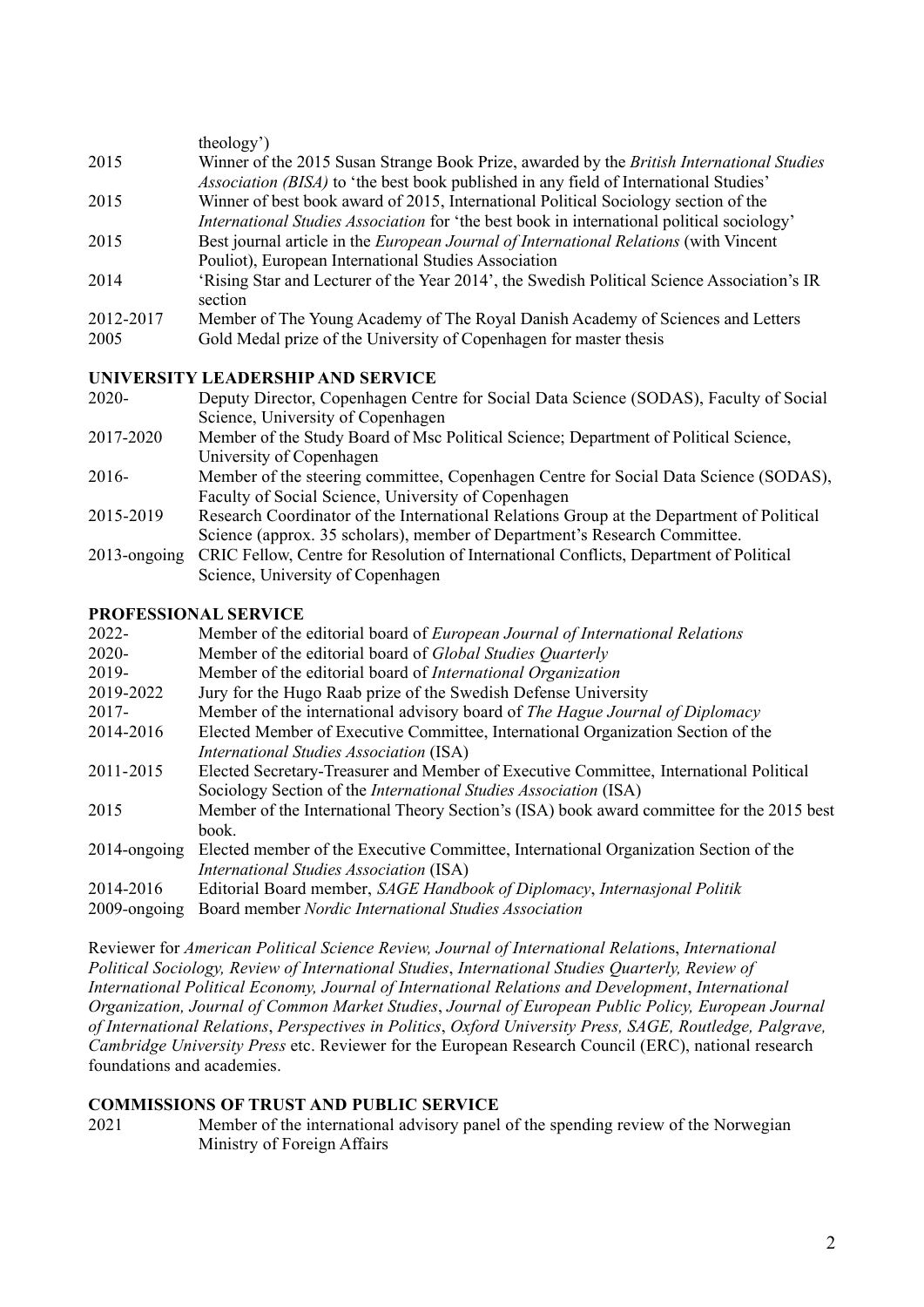2020-2021 Member of the Danish government's advisory body to the analysts preparing the next Danish Defense Agreement (forsvarsforlig) 2019- Member of The Danish Intelligence Oversight Board, appointed by the Danish Minister of Justice. (The Oversight board is an independent monitoring body charged with overseeing that the Danish Security Intelligence Services, the Danish Defense Intelligence Service and the Center for Cyber Security act in compliance with the law). 2017- Member of the board of the Danish Institute for International Studies (DIIS), appointed by Independent Research Fund Denmark 2017-2019 Member of the committee of independent eminent persons on the statute and funding of European political parties and European political foundations, appointed by the EU Council of Ministers 2016-2019 David Rockefeller Fellow 2015-ongoing Member of the European Council of Foreign Relations (ECFR) 2015-2016 Member of the Danish Government's expert group reviewing Denmark's Foreign and Security Policy ('Taksøe-gruppen'), appointed by the Danish government 2015 Head of the Danish section of the jury for 'A Question for Europe' 2015 prize question 2015 Member of the jury for the European Commission's 2015 prize for best essay by young

### **SUPERVISION OF PHD STUDENTS AND POSTDOCTORAL FELLOWS**

- § Co-organised and taught 9 PhD courses in cooperation with e.g. University of Sussex, University of Sorbonne and University of Aarhus. Key-note speaker at 8 conferences, speaker at 9 PhD courses and discussant of numerous PhD dissertations.
- Supervision of 8 PhD candidates: Ongoing: Nicklas Johansen, Anna Grothe Møller, Larissa Versloot). Completed: Alexei Tsinovoi (PostDoc, AAU), Michael Bossetta (Assistant Professor, Lund), Øyvind Svendsen (Senior Researcher, NUPI), Yevgeniy Golovchenko (PostDoc, SODAS, UCPH); Mareike Kaufmann (PostDoc, Computer Science, UCPH).
- Supervision of 5 PostDocs. Completed: Theresa Scavenius (Associate Professor, AAU), Joelle Dumochel. Ongoing Patrice Wangen, Kristin Eggeling, Yevgeniy Golovchenko
- External examiner of 11 PhD candidates (Sussex, Oslo, Hamburg, Montréal, Cambridge, Aarhus, Sydney, LSE, Norwegian University of Life Sciences). Supervisor of 4 visiting PhD students (Singapore, Hamburg, Frankfurt, Cambridge)

#### **TEACHING ACTIVITIES**

Europeans

| 2021            | Initiator and lecturer 'Tech Policy': Lifelong learning teaching module, Social Data        |
|-----------------|---------------------------------------------------------------------------------------------|
|                 | Science                                                                                     |
| 2021            | Course responsible 'Data Governance: Law, Politics and Ethics', Social Data Science         |
| 2020            | Course responsible 'Data Governance: Law, Politics and Ethics', Social Data Science         |
| 2018-2020       | Co-developer of new Msc in Social Data Science, Faculty of Social Science, University of    |
|                 | Copenhagen, first intake of students in Sep 2020.                                           |
| $2014$ -ongoing | Co-initiator of two-year graduate specialisation in 'International Relations, Diplomacy and |
|                 | Conflict Resolution', first intake of students in Sep 2015.                                 |
| $2005$ -ongoing | 15 full-semester courses (ranging in size from 10 to 200 students) on both graduate and     |
|                 | undergraduate levels IR theory, Political Science, European integration, relational social  |
|                 | theory and research design and methods.                                                     |
| $2005$ -ongoing | Supervision of 50 BA students and 30 Msc students, two Msc students have been awarded       |
|                 | the prize for best master thesis of the Department of Political Science.                    |

# **MEDIA AND PUBLIC ENGAGEMENT**

Experienced in appearing in TV, radio and other news outlets. Broad coverage of research *TEDx, BBC*, *The Guardian*, *Le Monde*, *TIME*, *New York Times*, and *Al Jazeera.* Regularly used as expert on Danish radio, TV and other news outlets.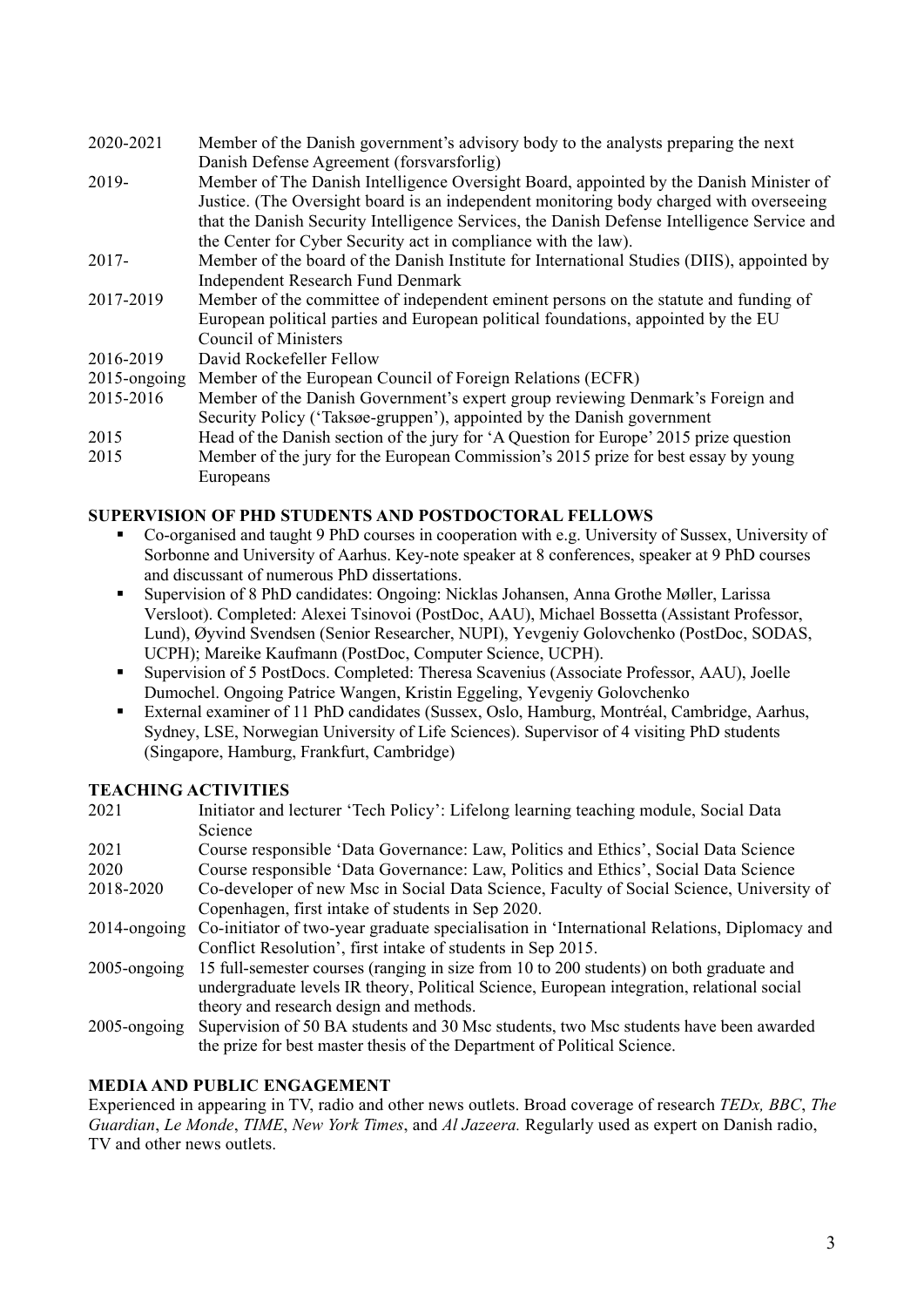# **RESEARCH GRANTS (SELECTED)**

- § PI of 'Digital Sovereignty: International Struggles for Data Control and Digital Autonomy in Europe', *VELUX Foundation* (2022-2026), EUR 899,000
- § Co-PI of HOPE: How Democracies Cope with Covid-19, *Carlsberg Foundation* (2020-2023), EUR 3,345,000
- PI of ERC Starting Grant 'DIPLOFACE', *European Research Council* (2016-2021), EUR 1,400,000
- § PI of 'Digital Disinformation', *Carlsberg Foundation* (2016-2019), EUR 500,000
- Co-PI of 'Images and International Security', PI: Lene Hansen, *Danish Council for Independent Research* (2014-2017) EUR 984,000.
- Research grant from *Norwegian Research Council* for contribution to 'Undermining Hegemony: The US, China, Russia, and International Public Goods' (2015-2018), PI: Iver B. Neumann, NUPI/LSE, EUR 40.000.
- Research grant from the *Norwegian Research Council* for contribution to the project 'Duty of Care: Protection of Citizens Abroad (DoC:PRO)' (2014-2017) PI: Nina Græger, NUPI. EUR 15.000
- § ESF Exploratory research grant 'Making Europe: The Social Sciences and the Production of European Integration', co-director with K Kropp, *European Science Foundation* (2013-2014). EUR 14,000
- Member of WP3 (directed by Hans-Joerg Trenz) of 'Europe and New Global Challenges' or 'EuroChallenge', a project awarded from the *University's Excellence Programme for Interdisciplinary Research* (the *UCPH 2016 funds*). http://eureco.ku.dk/2016funds/ (PI: Ben Rosamond), (2013-2016), EUR 2,200,000
- § Research grant from *Norwegian Research Council* for contribution to the project 'Manning the State', PI: Iver Neumann and Halvard Leira, NUPI (2011-2015), EUR 8,000.
- Research grant from *Danish Council for Independent Research* for 'Microstates' with U Gad (2010-2014), EUR 175,000
- Research grant from the *Carlsberg Foundation* for the project 'Microstates in the Margins of Europe' (2010-2014), EUR 20,000, smaller grants from *Augustinus Foundation*, *Letterstedtska Foundation* and others, total EUR 20,000.
- Research grants for 'Sovereignty Games' awarded by University of Copenhagen Research Priority Area '*Europe in Transition*' and *Danish Institute for International Relations*, (with T Gammeltoft-Hansen) (2007), EUR 22,000.

# **PUBLICATIONS**

# **BOOKS**

- 1. **Adler-Nissen, R** and Kropp, K (eds.) (2016) *A Sociology of Knowledge of European Integration The Social Sciences in the Making of Europe*, New York and London: Routledge (Journal of European Integration Special Issues)
- 2. **Adler-Nissen, R** (2014) *Opting Out of the European Union: Diplomacy, Sovereignty and European Integration,* Cambridge: Cambridge University Press (both hardback and paperback) (Reviewed in *Foreign Affairs* (Andrew Moravcsik), *International Affiars* (Anand Menon), *Global Affairs*  (Ayse Zarakol), *International Studies Review* (Gorm Rye Olsen), *LSE Review of Books* (Amani El Sehrawey). Winner of the Susan Strange best book award 2015 of the British International Studies Association and cowinner of the International Studies Association IPS Section's 2015 book award.
- 3. **Adler-Nissen, R** and Gad, U (eds.) (2012) *European Integration and Postcolonial Sovereignty Games: The EU Overseas Countries and Territories,* New York and London: Routledge (New International Relations series) (both hardback and paperback) (Reviewed in *Journal of Common Market Studies* (Joren Verschaeve), *Island Studies Journal* (Paul Sutton), *Politik* (Hanne Petersen), *The Round Table: The Commonwealth Journal of International Affairs* (Paul Clegg)
- 4. **Adler-Nissen, R** (ed.) (2012) *Bourdieu in International Relations: Rethinking Key Concepts in IR,* New York and London: Routledge (New International Relations series) (both hardback and paperback)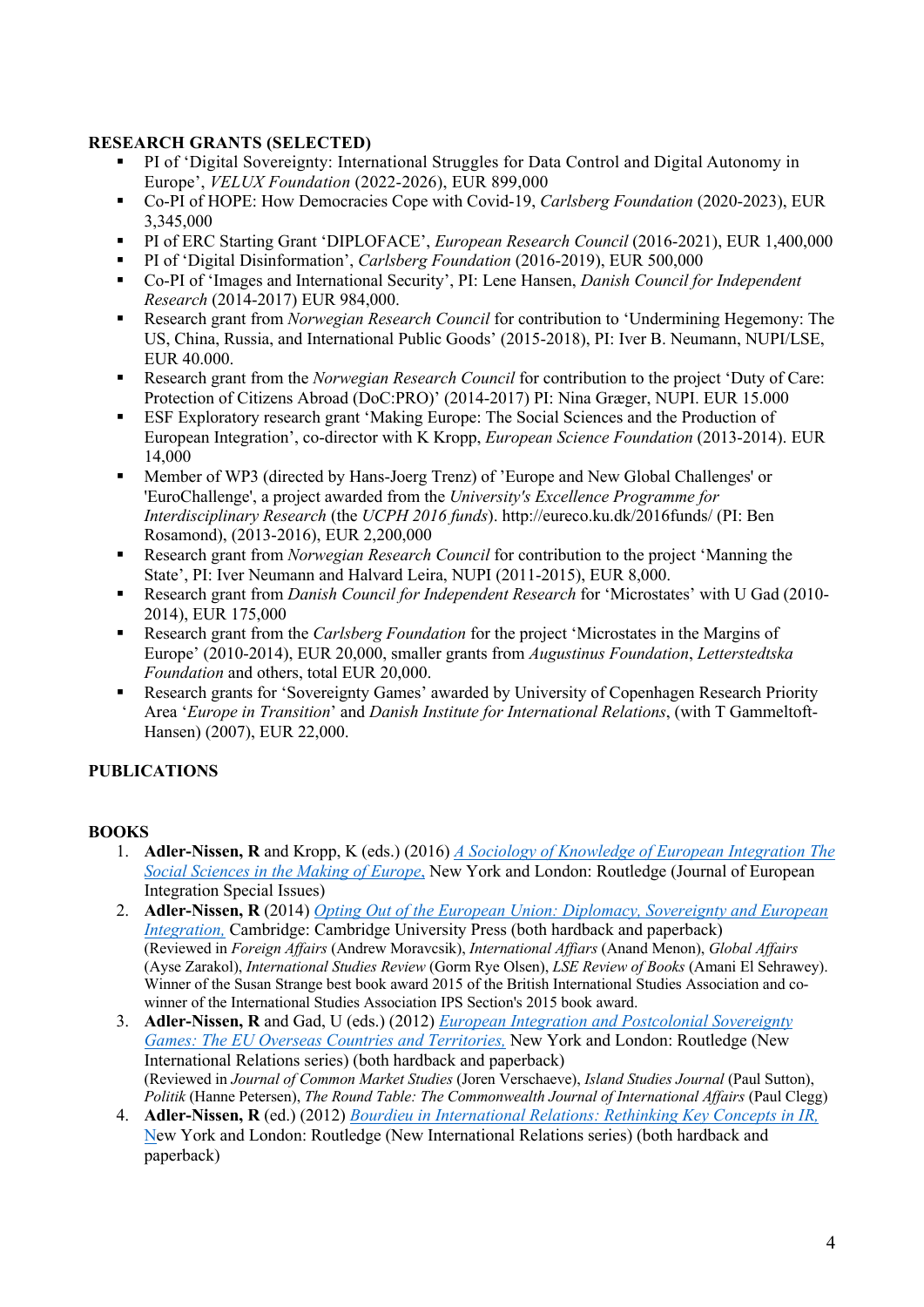Reviewed in *European Societies* (Jens Anholtz), *Internasjonal Politikk* (Kristi Stuvøy).

- 5. **Adler-Nissen, R** and Gammeltoft-Hansen, T eds. (2008) *Sovereignty Games: Instrumentalizing State Sovereignty in Europe and Beyond*, New York: Palgrave (Palgrave Studies in Governance, Security and Development).
- Reviewed in *Political Geography* (John Agnew), *Internasjonal Politik* (Benjamin de Carvalho) **6. Adler-Nissen, R** and Knudsen, R (2005) *Forenet i mangfoldighed? EU's forfatningstraktat i demokratiteoretisk perspektiv,* [United in Diversity? EU's Constitutional Treaty in Democratic Theory Perspective], Copenhagen: DJØF Publishing, based on MA thesis, received the Gold Medal/highest distinction of the University of Copenhagen.
- 7. Svendsen, Ø and **Adler-Nissen, R** (2019) Differentiated (Dis)integration in Practice: The Diplomacy of Brexit and the Low Politics of High Politics, *Journal of Common Market Studies*, Vol. 57, No. 6, 1419-1430.

#### **JOURNAL ARTICLES**

8. **Adler-Nissen, R** and Eggeling, KA (2022) Blended Diplomacy: The Entanglement and Contestation of Digital Technologies in Everyday Diplomatic Practice, *European Journal of International Relations*, in press.

Petersen, MB, Christiansen, LB, Bor, A, Lindholt, MF, Jørgensen, F, **Adler-Nissen, R**, Roepstorff, A, Lehmann, S (2022) Communicating Hope to Motivate the Public during Covid-19, *Nature,* Scientific Reports, Vol. 12, 2502

- 9. Johansen, N., Marjanovic, V. S., Kjaer, V. C., Baglini, R. B., & **Adler-Nissen, R** (2022) Ridiculing the "tinfoil Hats": Citizen responses to COVID-19 misinformation in the Danish facemask debate on Twitter, *Harvard Kennedy School Misinformation Review*, Vol. 3, No. 2, 1-23
- 10. **Adler-Nissen, R**, Eggeling, K and Wangen, P, (2021) Machine Anthropology: A View from International Relations, special issue contribution *Big Data and Society*, online first, 1-6
- 11. Eggeling, K and **Adler-Nissen, R** (2021) The Synthetic Situation in Diplomacy: Scopic Media and the Digital Mediation of Estrangement *Global Studies Quarterly*, Vol. 1, No. 2, 1–14
- 12. Madvig, F, Achiam, M, **Adler-Nissen, R**, Johansen, N, and Whiteley, L (2022) Coming Closer to Citizens? Frustrated Dialogue on the Danish Health Authority's Facebook Page During COVID-19, Frontiers in Communication, Vol. 7, 822471
- 13. Hansen, L, **Adler-Nissen, R** and Andersen KE (2021) The visual international politics of the European refugee crisis: Tragedy, humanitarianism, borders, *Cooperation and Conflict*, firstview.
- 14. **Adler-Nissen, R** & Zarakol, A (2020) Struggles for Recognition: The Liberal International Order and the Merger of its Discontents, *International Organization*, firstview, 1-24.
- 15. **Adler-Nissen, R**, Andersen KE and Hansen L (2020) Images, emotions, and international politics: the death of Alan Kurdi, *Review of International Studies*, Vol. 46, No. 1, 75-95.
- 16. Svendsen, Ø and **Adler-Nissen, R** (2019) Differentiated (Dis)integration in Practice: The Diplomacy of Brexit and the Low Politics of High Politics, *Journal of Common Market Studies*, Vol. 57, No. 6, 1419-1430.
- 17. Hjorth, F and **Adler-Nissen, R** (2019) Ideological Asymmetry in the Reach of Pro-Russian Digital Disinformation to United States Audiences, *Journal of Communication*, Vol. 69, No. 2, 168–192.
- 18. **Adler-Nissen, R** and Drieckowa, A (2019) Track-Change Diplomacy: Technology, Affordances, and the Practice of International Negotiations, *International Studies Quarterly*, Vol. 63, No. 3, 531–545.
- 19. **Adler-Nissen, R** and Tsinovoi, A (2019) International misrecognition: The politics of humour and national identity in Israel's public diplomacy, *European Journal of International Relations*, Vol. 25, No. 1, 3-29.
- 20. Golovchenko, Y, Hartmann, M and **Adler-Nissen, R** (2018) State, media and civil society in the information warfare over Ukraine: citizen curators of digital disinformation, *International Affairs*, Vol. 94, No. 5, 975-994.
- 21. **Adler-Nissen, R**, Galpin, C and Rosamond, B (2017) Performing Brexit: How a post-Brexit world is imagined outside the United Kingdom, *The British Journal of Politics and International Relations*, Vol. 19, No. 3, 573-591.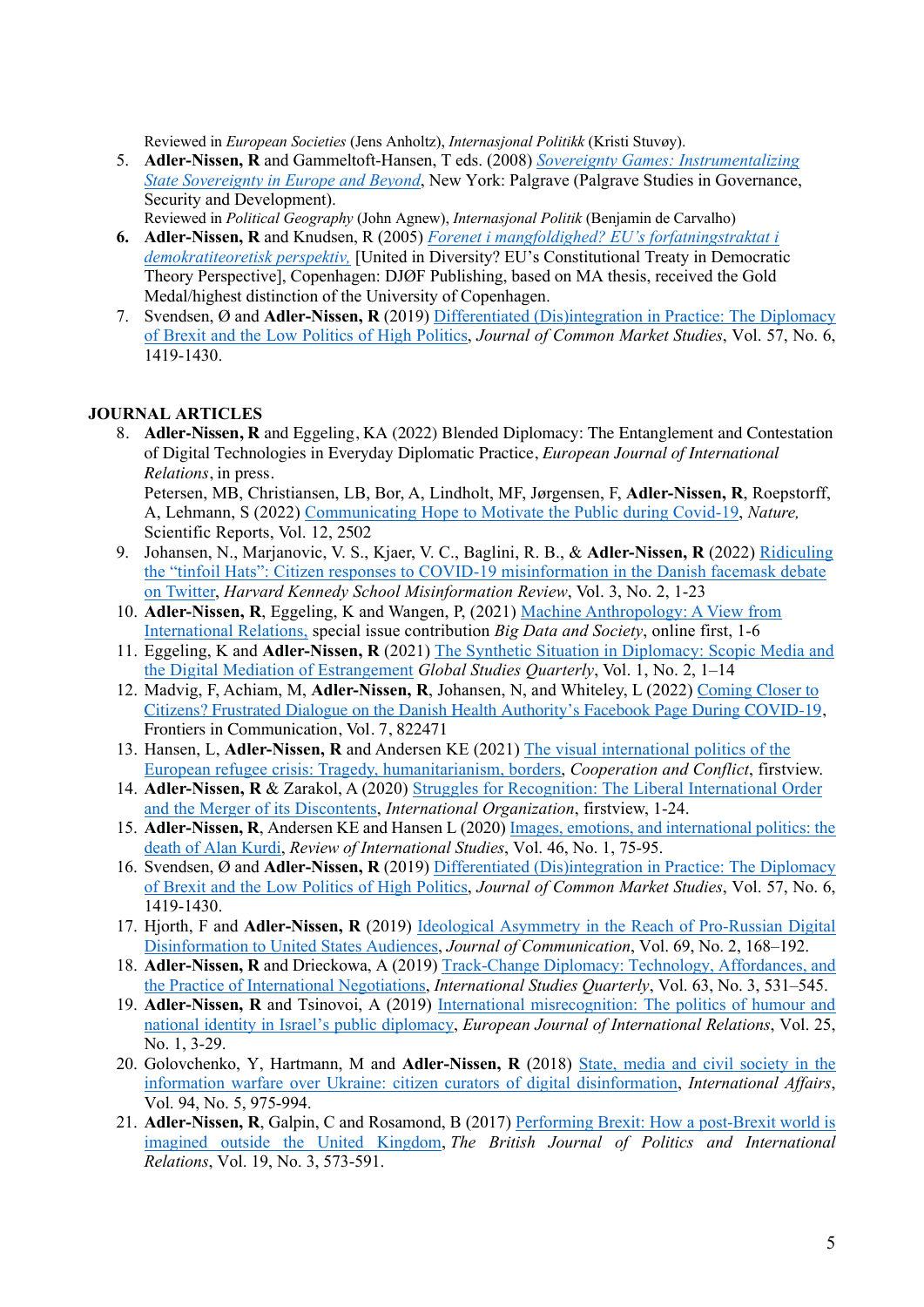- 22. **Adler-Nissen, R** (2016) The Social Self in International Relations: Identity, Power and the Symbolic Interactionist Roots of Constructivism, *European Review of International Studies*, Vol. 3, No. 3, 27– 39.
- 23. **Adler-Nissen, R** (2016) Towards a Practice Turn in EU Studies: The Everyday of European Integration\*, *Journal of Common Market Studies*, Vol. 54, No. 1, 87-103.
- 24. **Adler-Nissen, R** (2015) Just Greasing the Wheels? Mediating Difference or the Evasion of Power and Responsibility in Diplomacy, *The Hague Journal of Diplomacy*, Vol. 10, No. 1, 22-28.
- 25. **Adler-Nissen, R** and Kropp, K (2015) A Sociology of Knowledge Approach to European Integration: Four Analytical Principles, *Journal of European Integration*, Vol. 37, No. 2, 155-173.
- 26. **Adler-Nissen, R** (2014) Stigma Management in International Relations: Transgressive Identities, Norms and Order in International Society, *International Organization*, Vol. 68, No. 1, 143–176.
- 27. **Adler-Nissen, R** and Pouliot, V (2014) Power in practice: Negotiating the international Intervention in Libya, *European Journal of International Relations*, Vol. 20, No. 4, 889-911.
- 28. Winner of the European International Studies Association prize for best journal article of 2014.
- 29. **Adler-Nissen, R** (2014) Symbolic power in European diplomacy: the struggle between national foreign services and the EU's External Action Service, *Review of International Studies*, Vol. 40, No. 4, 657-681.
- 30. **Adler-Nissen, R** and Gad, U (2014) Introduction: Postimperial sovereignty games in the nordic Region, *Cooperation and Conflict*, Vol. 49, No. 1, 3-32.
- 31. **Adler-Nissen, R** (2014) The Faroe Islands: Independence dreams, globalist separatism and the Europeanization of postcolonial home rule, *Cooperation and Conflict*, Vol. 49, No. 1, 55-79.
- 32. Parker, N and **Adler-Nissen, R** (2012) Picking and Choosing the 'Sovereign' Border: A Theory of Changing State Bordering Practices, *Geopolitics*, 17/4, 773-796.
- 33. (reprinted in Nick Vaughan-Williams and Noel Parker (eds) (2014) *Critical Border Studies*, London: Routledge).
- 34. **Adler-Nissen, R** (2011) On a Field Trip with Bourdieu, *International Political Sociology*, Vol. 5, No. 3, 327–330.
- 35. **Adler-Nissen, R** (2011) Opting Out of an Ever Closer Union: The Integration *Doxa* and the Management of Sovereignty, *West European Politics*, Vol. 34, No. 5, 1092-1113.
- 36. **Adler-Nissen, R** (2009) Late Sovereign Diplomacy, *The Hague Journal of Diplomacy*, Vol. 4, No. 2, 121-141.
- 37. (reprinted as 'European Union Diplomacy' in IB Neumann and H Leira (eds) (2013), *International Diplomacy, Four Volume-Set*, London: Sage (Sage Library of International Relations), vol. III)
- 38. **Adler-Nissen, R** (2009) Behind the Scenes of Differentiated Integration: Circumventing National Opt-Outs in Justice and Home Affairs, *Journal of European Public Policy*, Vol. 16, No. 1, 62-80.
- 39. **Adler-Nissen, R** (2008) The Diplomacy of Opting Out: A Bourdieudian Approach to National Integration Strategies, *Journal of Common Market Studies*, Vol. 46, No. 3, 663-684.

# **EDITED SPECIAL ISSUES OF JOURNALS**

- 40. **Adler-Nissen, R** and Kropp, K eds. (2015) A Sociology of Knowledge Approach to European Integration: Four Analytical Principles, [Special Issue], *Journal of European Integration*, Vol. 37, No. 2, 155-173.
- 41. **Adler-Nissen, R** and Gad, U eds. (2014) Post-imperial Sovereignty Games in the Nordic region*,* [Special Issue], *Cooperation and Conflict*, Vol. 49, No. 1, 3-32.

# **BOOK CHAPTERS**

- 42. **Adler-Nissen, R** and Halvard, L (2022) Diplomatic studies. In Cameron Thies (ed.) *Handbook of International Relations*, Edward Edgar.
- 43. **Adler-Nissen, R** (2017) Are we 'Lazy Greeks' or 'Nazi Germans? Negotiating International Hierarchies in the Euro Crisis. In Ayse Zarakol (ed.), *Hierarchies in World Politics*, Cambridge, Cambridge University Press, pp. 198-218.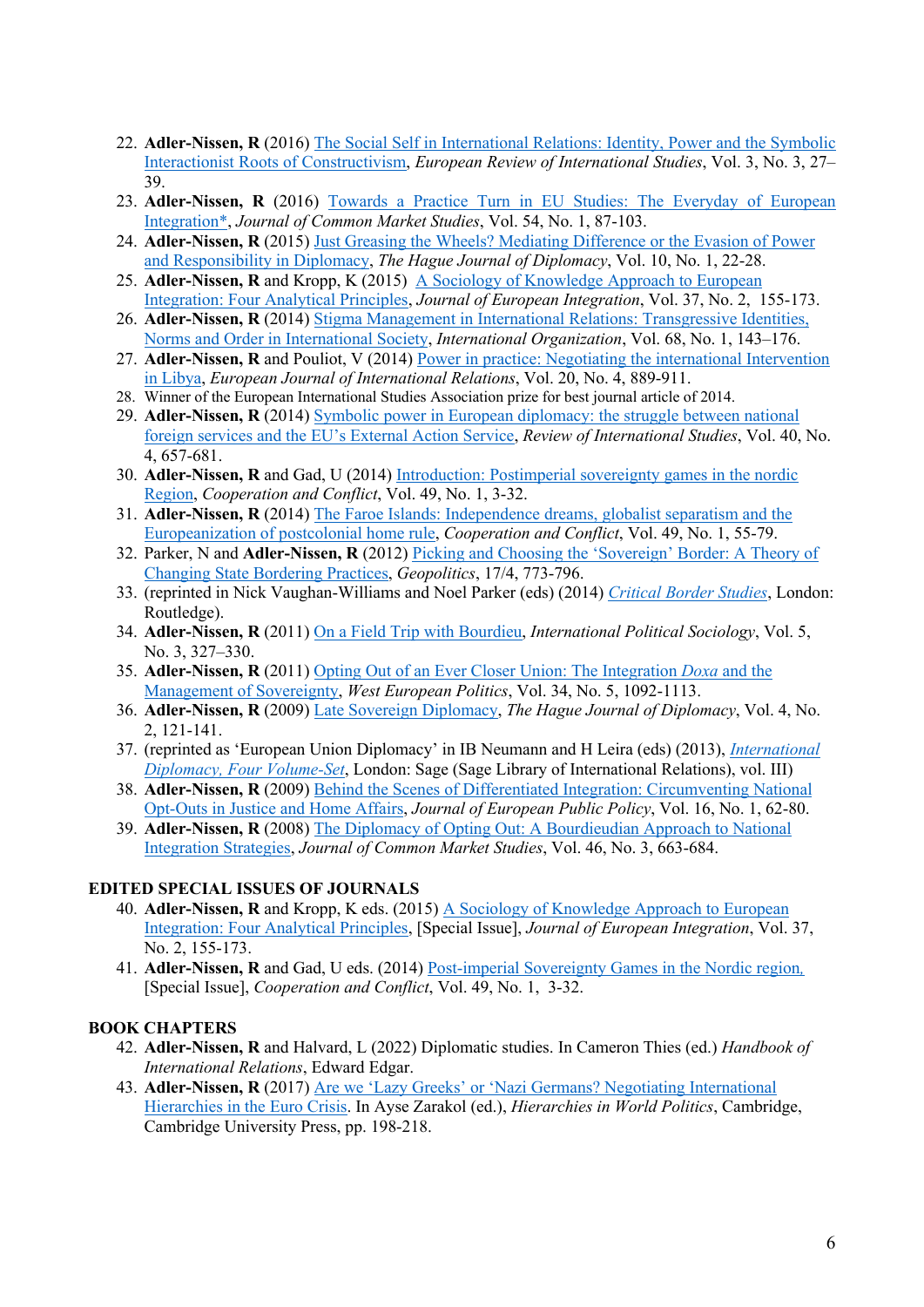- 44. **Adler-Nissen, R** (2015) Theorising the EU's diplomatic service: Rational player or social body?. In D. Spence & J. Batora (eds.), *The European External Action Service: European Diplomacy Post-Westphalia*, Palgrave Macmillan (The European Union in International Affairs series), pp. 17-40.
- 45. **Adler-Nissen, R** (2015) Conclusion: Relationalism: Why diplomats find international relations theory strange. In O. J Sending, V Pouliot and I.B. Neumann (eds.) *Diplomacy and the Making of World Politics*, Cambridge: Cambridge University Press (Cambridge Studies in International Relations series), pp. 284-308.
- 46. **Adler-Nissen R** (2015) 'Diplomatic Agency'. In C Constantinou, P Kerr, P Sharp (eds) *SAGE Handbook of Diplomacy*, also member of the editorial board of *The SAGE Handbook of Diplomacy*, pp. 92-103.
- 47. **Adler-Nissen, R** (2015) Through the EU's Back and Front Doors: Norway's and Denmark's Selective Approaches in the Area of Freedom, Justice and Security. In C. Grøn, P. Nedergaard and Anders Wivel (eds.) *The Nordic Countries and the European Union: Still the 'Other' European Community?*, London: Routledge, pp. 188-205.
- 48. **Adler-Nissen, R** (2014) Justice and home affairs: Denmark as an active differential European. In L Miles and A Wivel (eds.) *Denmark and the European Union*, Routledge, pp. 65-79.
- 49. **Adler-Nissen, R** (2013) European Union Diplomacy. In IB Neumann and H Leira (eds.) *International Diplomacy, Four Volume-Set*, London: Sage (Sage Library of International Relations), vol. III.
- 50. **Adler-Nissen, R** (2013) European Diplomats: State Nobility and the Invention of a New Social Group. In N Kauppi and M Madsen (eds.) *Transnational Power Elites: The New Professionals of Governance, Law and Security*. London, Routledge (Routledge Studies in Liberty and Security), pp. 65-79.
- 51. **Adler-Nissen, R** (ed.) (2012), Introduction: Bourdieu and International Relations theory. In R Adler-Nissen (ed.) *Bourdieu in International Relations: Rethinking Key Concepts in IR* London, Routledge (New International Relations Series), pp. 1-23.
- 52. Parker, N and **Adler-Nissen, R** (2012) Picking and Choosing the 'Sovereign' Border: A Theory of Changing State Bordering Practices. In N Parker and N Vaughan-Williams (eds.), *Critical Border Studies*, London: Routledge, pp. 773-796.
- 53. **Adler-Nissen, R** (2012), Sovereignty: The state's symbolic power and transnational fields. In R Adler-Nissen (ed.), *Bourdieu in International Relations: Rethinking Key Concepts in IR*. London, Routledge (New International Relations Series), pp. 179-192.
- 54. **Adler-Nissen, R** and Gad, UP (2012), Conclusion: When European and Postcolonial Studies Meet. In R Adler-Nissen and UP Gad (eds.), *European Integration and Postcolonial Sovereignty Games: The EU Overseas Countries and Territories.* London, Routledge (New International Relations), pp. 235-245
- 55. Gad, UP and **Adler-Nissen, R** (2012) Introduction: Postcolonial Sovereignty Games. In R Adler-Nissen & UP Gad (eds.), *European Integration and Postcolonial Sovereignty Games: The EU Overseas Countries and Territories.* London, Routledge (New International Relations), pp**.** 1-24.
- 56. Hannibal, I, Holst, K , Gad, UP and **Adler-Nissen, R** (2012) European Union: Facilitating the OCTs in Brussels*.* In R Adler-Nissen & UP Gad (eds), *European Integration and Postcolonial Sovereignty Games: The EU Overseas Countries and Territories.* London, Routledge (New International Relations), pp. 77-101.
- 57. Adler-Nissen, R and Gammeltoft-Hansen, T (2010) Straitjacket or Sovereignty Shield? The Danish Opt-Out on Justice and Home Affairs and Prospects after the Treaty of Lisbon, *Danish Foreign Policy Yearbook 2010*, Copenhagen, Danish Institute for International Studies, pp. 137-161.
- 58. **Adler-Nissen, R** (2011) From Left to Right: The Transformation of Eurosceptic Discourses in Denmark. In R Harmsen & J Schild *Debating Europe: The 2009 European Parliament Elections and Beyond*, Berlin: Nomos, 107-123.
- 59. **Adler-Nissen, R** (2009) The European Security and Defence Policy: From Distant Dream to Joint Action. In *Handbook of International Organisations*, Copenhagen: Royal Danish Defence College, pp.55-86.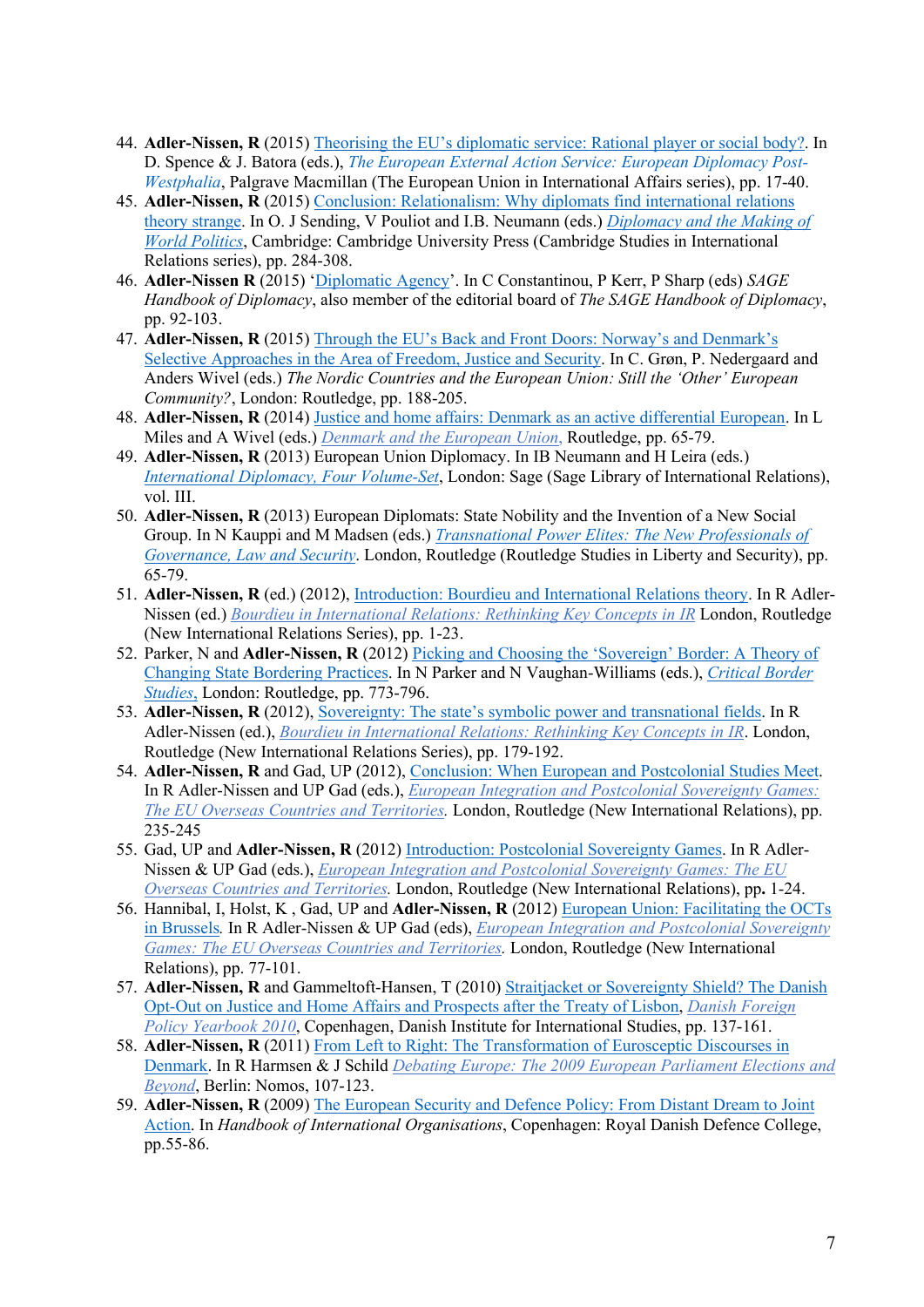- 60. Gammeltoft-Hansen, TG & **Adler-Nissen, R** (2008). An Introduction to Sovereignty Games. In Adler-Nissen, R & Gammeltoft-Hansen, TG (eds.) *Sovereignty Games. Instrumentalizing State Sovereignty in Europe and beyond*. New York: Macmillan, pp. 1-17.
- 61. **Adler-Nissen, R** (2008) Organized Duplicity?: When States Opt Out of the European Union. In Adler-Nissen, R & Gammeltoft-Hansen, T (eds.), *Sovereignty Games. Instrumentalizing State Sovereignty in Europe and beyond,* Macmillan, New York, pp. 81-103.
- 62. **Adler-Nissen, R** & Gammeltoft-Hansen, TG (2008) Epilogue: Three Layers of a Contested Concept. In Adler-Nissen, R & Gammeltoft-Hansen, T (eds.), *Sovereignty Games. Instrumentalizing State Sovereignty in Europe and beyond*, Macmillan: New York, pp. 197-209.

# **ARTICLES AND BOOK CHAPTERS IN DANISH AND OTHER SCANDINAVIAN LANGUAGES**

- 63. Kjær, CV, Johansen, N, Marjanovic, SV, Baglini, R and **Adler-Nissen, R** (2022) Misinformation, social status og latterliggørelse: en undersøgelse af danskeres spredning af og reaktioner på Covid-19 misinformation på Twitter, *Politica*, Vol. 54, No. 2, pp. 129–147
- 64. Hjorth, F & **Adler-Nissen, R** (2021) Påvirker Mediedækning af 'Fake News' Borgeres Modtagelighed for Misinformation og Korrektioner?, *Politica*, Vol. 53, No. 3, pp. 150-167.
- 65. **Adler-Nissen, R** (2014) The view from Copenhagen: Strategies of imperial control and the making of loyal middlemen in the Danish empire, *Internasjonal Politik,* 3, pp. 311-336.
- 66. **Adler-Nissen, R** (2012), Formandskabets prioriteter: Når EU's dagsorden bliver en national ambition, *Økonomi og Politik*, Vol. 85, No. 3, pp. 4-14.
- 67. **Adler-Nissen, R** (2011) Diplomati og demokrati i et differentieret Europa. In D. Martinsen & M Wind (eds.), *EU som et politisk system – udviklinger og udfordringer. Et festskrift til Morten Kelstrup*, København: Columbus.
- 68. **Adler-Nissen, R** (2011) Legitimitetskriser. In M Marcussen and K Ronit (eds.), *Danske kriser i internationalt perspektiv*, København, Hans Reitzels Forlag.
- 69. Gad, UP , Hannibal, I, Holst, K & **Adler-Nissen, R** (2011) EUs oversøiske lande og territorier: Postkoloniale suverænitetsspil og Grønlands arktiske muligheder, *Tidsskriftet Politik*, Vol. 14, No. 1, pp. 15-24.
- 70. **Adler-Nissen, R** (2008) Det differentierede Europa: En revolution af integrationsprocessen?, *Økonomi & Politik,* Vol. 81, No. 3, pp. 3-12.
- 71. **Adler-Nissen, R** & Gammeltoft-Hansen, T (2008) Retsforbeholdet: Et forbehold ude af kontrol?, *Økonomi & Politik*, Vol. 81, No. 3, pp. 35-43.
- 72. **Adler-Nissen, R** (2006) Den store klassefest?: Kliker og sammenhold i EU, i Jørgensen, D (eds.), *Eurovisioner. Essays om fremtidens Europa*, København: Informations Forlag. pp. 25-42.
- 73. **Adler-Nissen, R** (2005) Bremsen og speederen: Nationale forbehold og forstærket samarbejde i EU, *Tidsskriftet Politik*, Vol. 8, No. 3, pp. 6-16 Winner of best paper at the Social Science Student conference, Roskilde University, 2005
- 74. Knudsen, T and **Adler-Nissen, R** (2005) Dronningerunder og regeringsdannelser, *Tidsskriftet Politik*, Vol. 8, No. 4, pp. 67-76.
- 75. **Adler-Nissen, R** (2003) Politologiens pionerer en samtale med Erling Bjøl, *Politologiske Studier*, Vol. 6, No. 1, pp. 78-85.
- 76. Rothstein, B, **Adler-Nissen, R** and Knudsen, T (2004) Institutioner. In T Knudsen (ed.): *Kernebegreber i Politik*, Copenhagen: Thomson, pp. 25-42.

# **BOOK REVIEWS (SELECTED)**

- 77. **Adler-Nissen, R** (2020) Review of Face-to-Face Diplomacy: Social Neuroscience and International Relations. By Marcus Holmes. Cambridge: Cambridge University Press, 2018' *Perspectives on Politics* Vol. 18, No. 1, pp. 337-339.
- 78. **Adler-Nissen, R** (2015) Review of Blaming Europe: Responsibility Without Accountability in the European Union. By Sara B. Hobolt and James Tilley. New York: Oxford University Press, 2015, *Perspectives on Politics*, Vol. 13, No. 3, pp 914-915.